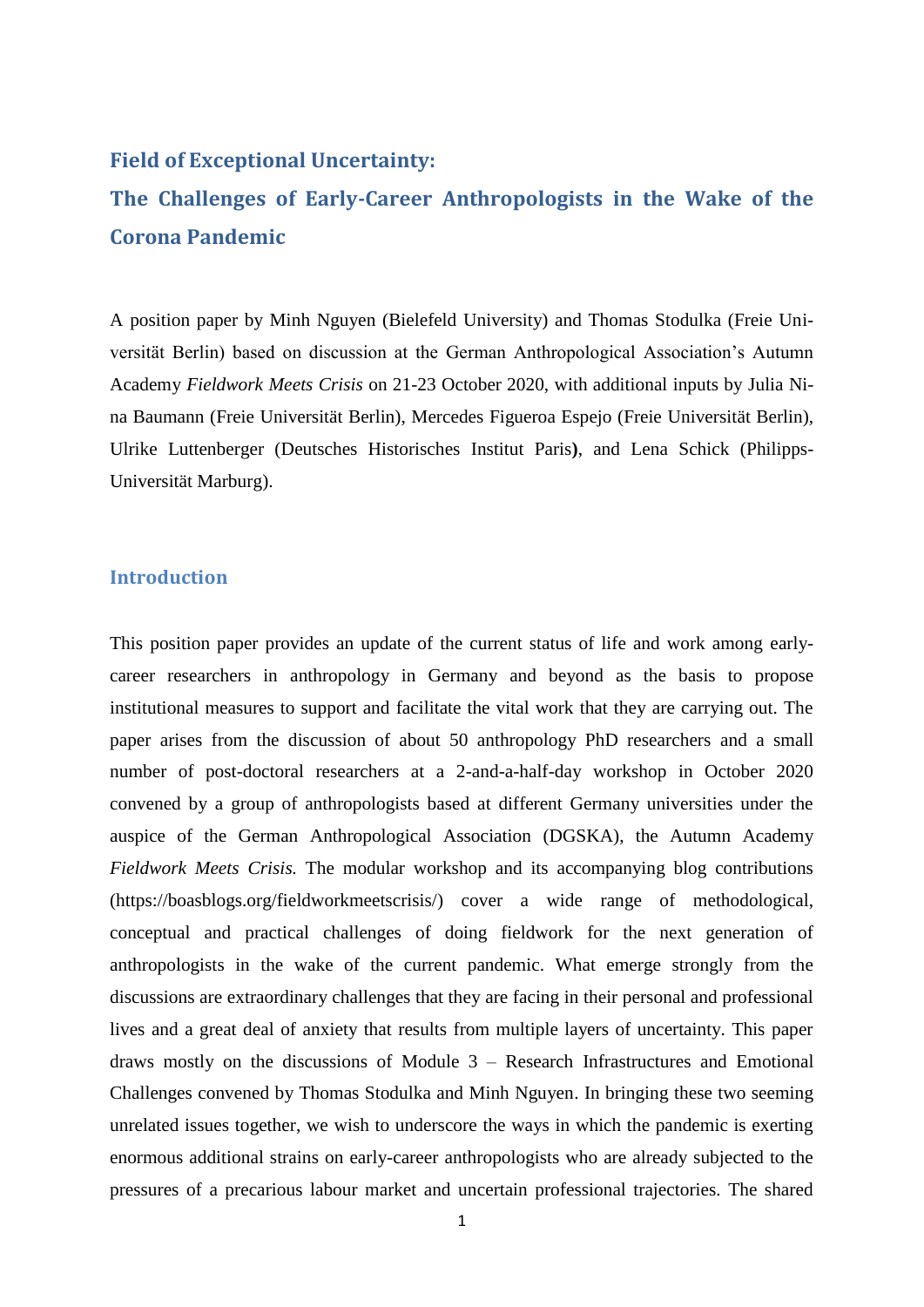experiences and engaged discussion of the participants suggest that all these are taking a heavy toll on mental health, private and emotional lives and their professional motivations.

As in most other disciplines, the work of PhD researchers is at the heart of the anthropology and their professional development is critical to its future prospects. The long and intensive fieldwork they conduct for their dissertations is not easily replicable when people move on to teaching positions that would only allow for much shorter stretches of fieldwork. More than any others, it is their work that carries the discipline forwards. Their challenges, anxieties and sufferings thus need attending to by all involved, and there is an urgent need for clear roadmaps and appropriate institutional responses at different levels. In what follows, we will first lay out the challenges as articulated by the early-career researchers participating in the autumn academy before putting forward recommendations for research institutions, universities, managers and supervisors in accompanying them out of the crisis. The participants are based in institutions of various European countries and beyond, although more of them are from German institutions – while some of the issues are particular to German higher education, most are relevant for the other contexts.

### **Lives and Work in Hyperuncertainty**

Anthropologists are no strangers to uncertainty. The reliance of anthropology on fieldwork, namely the work of immersing oneself in the social realities and lives of the people we study to observe and gain insights through our interactions with people, means that we have to take the time to let "the field" allow us to enter and reveal itself to us in its own ways. That means we are bound to accept uncertainty as part of our research – things may go wrong, access can be denied, permits not given, conflicts can escalate, wars may break out. The current pandemic, however, exacerbates uncertainty on many levels to the extent that few people could have anticipated, and it is doing so with heavy personal and emotional consequences for many.

#### **Methodological Uncertainty**

Compared to other disciplines that also rely on fieldwork such as geography or sociology, anthropological fieldwork tends to last much longer because of the disciplinary emphasis on building trust, cultivating relationships and carrying out sustained participant observation of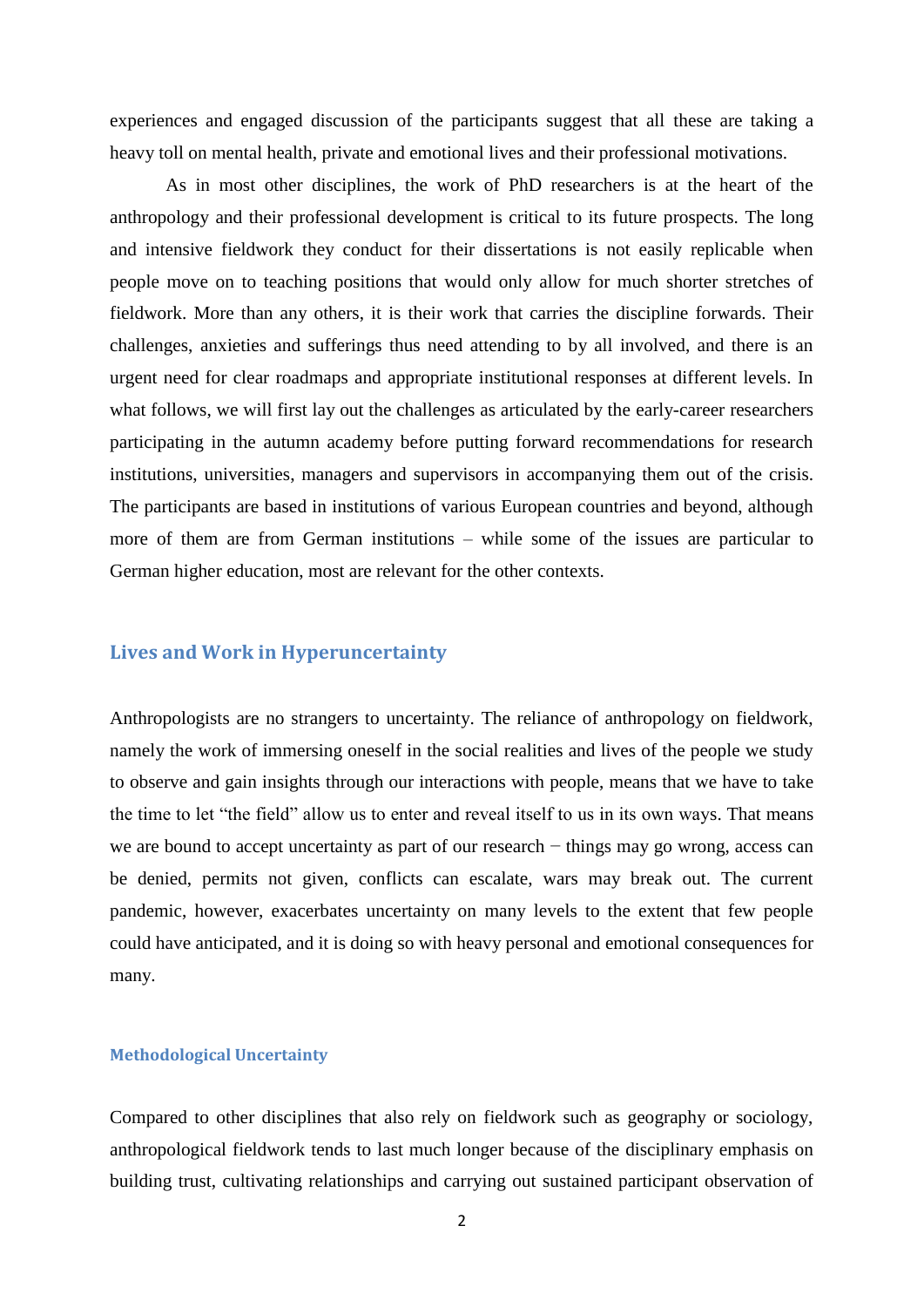the social realities we study. Early-career anthropologists are often required to spend at least a year on the fieldwork component of their research, which is at the heart of the standard PhD or post-doctoral timeline in the discipline. Almost all of the participants at the workshop had to cancel their planned field trip or disrupt the fieldwork they were doing when the pandemic started to be in full swing earlier this year. Those doing fieldwork close to where they live also had to discontinue personal contacts and meetings out of social distancing concerns; meeting in public spaces are no longer possible. As funding or study periods get shorter or are running out, it is entirely unclear when or whether they could ever carry out the kind of fieldwork that they were planning to do as required, whether the online work they are doing counts towards the fieldwork time, or whether they will be able to fulfil the milestones of their PhD timeline. In the words of the participants:

*Uncertainty, pressure and incomprehension => there are not yet any statements [from my institution] about a possible extension of the contract; [I am] under pressure to finish the PhD in four years and thus to change the fieldwork site to Germany/Europe instead of Ivory Coast; [there is] incomprehension of doing ethnographic fieldwork by leading members [of our research clusters who are] not used to this method in their disciplines.*

*Even if I change my topic to something more feasible now, like something I can follow in Germany, another lockdown will affect this research too. There is so much uncertainty - this is somehow paralyzing me.*

*[I have] anxiety to run out of time, [I] fear for other peoples' safety and [I have a feeling of] forlornness: when will this be over? When will we be able to do physical research?*

*[I am supposed to] setting achievable goals for a day/week/month while writing and [doing] literature research without any empirical data to start from.*

*These are all pressing issues also concerning the unaltered expectation of a linear PhD process, [namely] 1. Conceptualizing 2. Conducting 3. Writing. In insecure times like ours, this simply doesn't live up to reality.*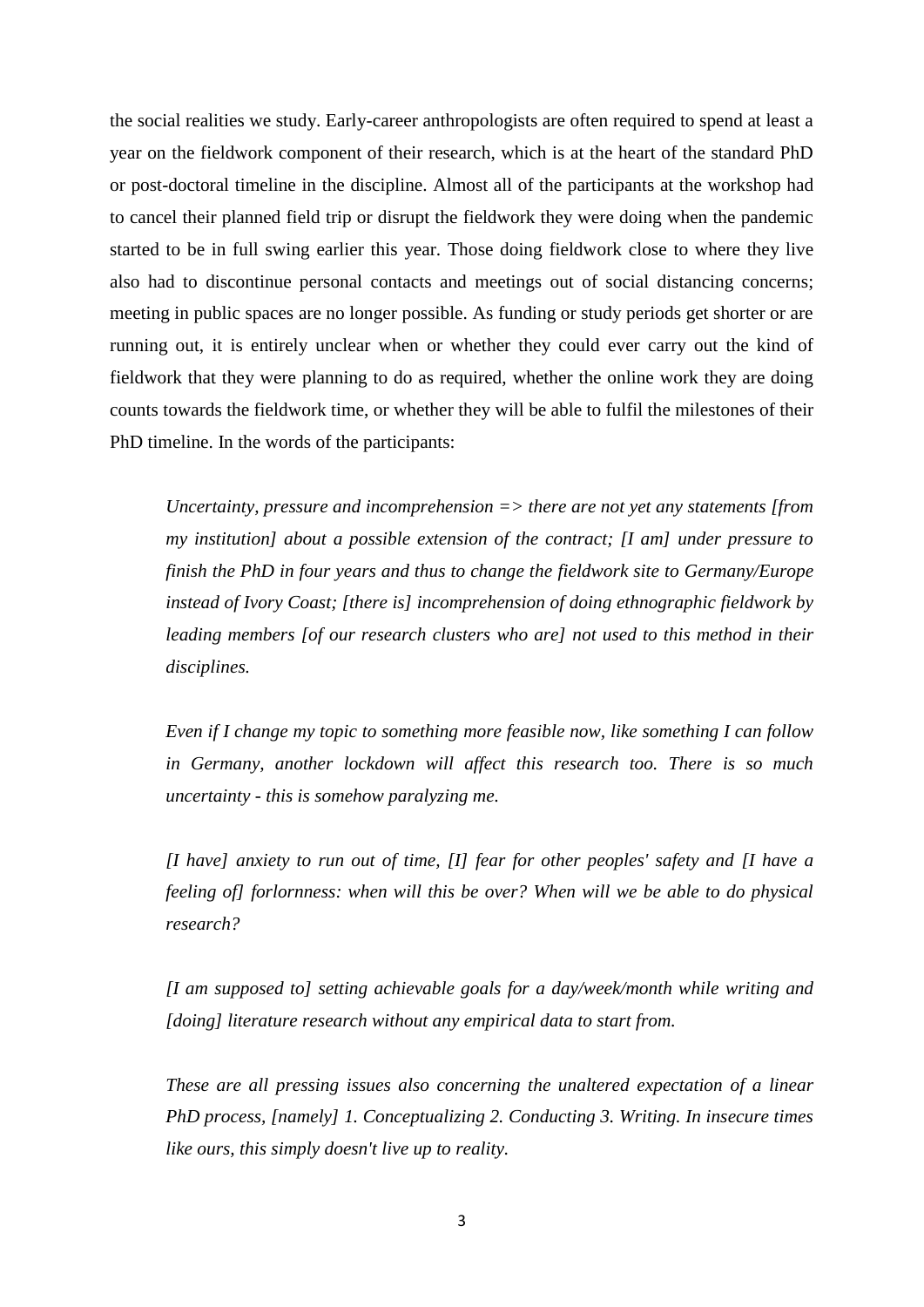*I have put my head under lockdown since I have returned from 'the field'. I was able to work with the data I gathered for a while, but that only took me so far, because I realized that there was so much left yet to learn in order to put a book together. Now there are 1,5 years left and it is very likely that I will not be able to return to field.*

Most of the researchers find themselves in a position to have to adapt their research question, especially with regard to including the implications of the pandemic, or to think about whether they should or could move their fieldwork activities to the online spaces of chatrooms, social media and conferencing apps. Although there is consensus that digital methods, collaboration with local researchers or research assistants and archival work are the most plausible alternatives, most are uncertain for various reasons. Archival work might not be as easy as it sounds – travel restrictions apply and it is difficult to access the archives at the moment. Meaningful collaboration with local researchers is equally difficult; no such protocol exists that makes it possible for establishing mutually beneficial and viable remote research relationships. Some participants manage to employ digital methods to varying extents, yet even those who have made positive experiences have great concerns over the ethics and suitability of digital methods and proxy-fieldwork. Besides concerns with putting extra burdens on people who are currently in the midst of hardships and crises, their first worry is over the compromise on participant observation in case digital ethnography becomes the primary approach, as indicated by the following conversation:

- *[The] primacy of ethnographic research is participant observation, while interviews come second (at least in my opinion) and this I find as a particular challenge and what alternative can we develop.*
- *Yes I very much agree to that. I think it is also a risk if we reframe the pandemic moment as opportunity for exploring new methods of remote anthropology. We might weaken the 'Alleinstellungsmerkmal" [unique selling point] of anthropology and the achievement of the past to establish participant observation.*
- *Thank you for mentioning it. I feel somehow old-fashioned mentioning it. Not doing participant observation or sensory ethnography feels like not getting in real touch with the people.*
- *I do agree that witnessing, learning and then participating in the modes of communication of the people we chose to work with is a crucial part of participant observation. While I was in the field at least lurking on the different platforms was*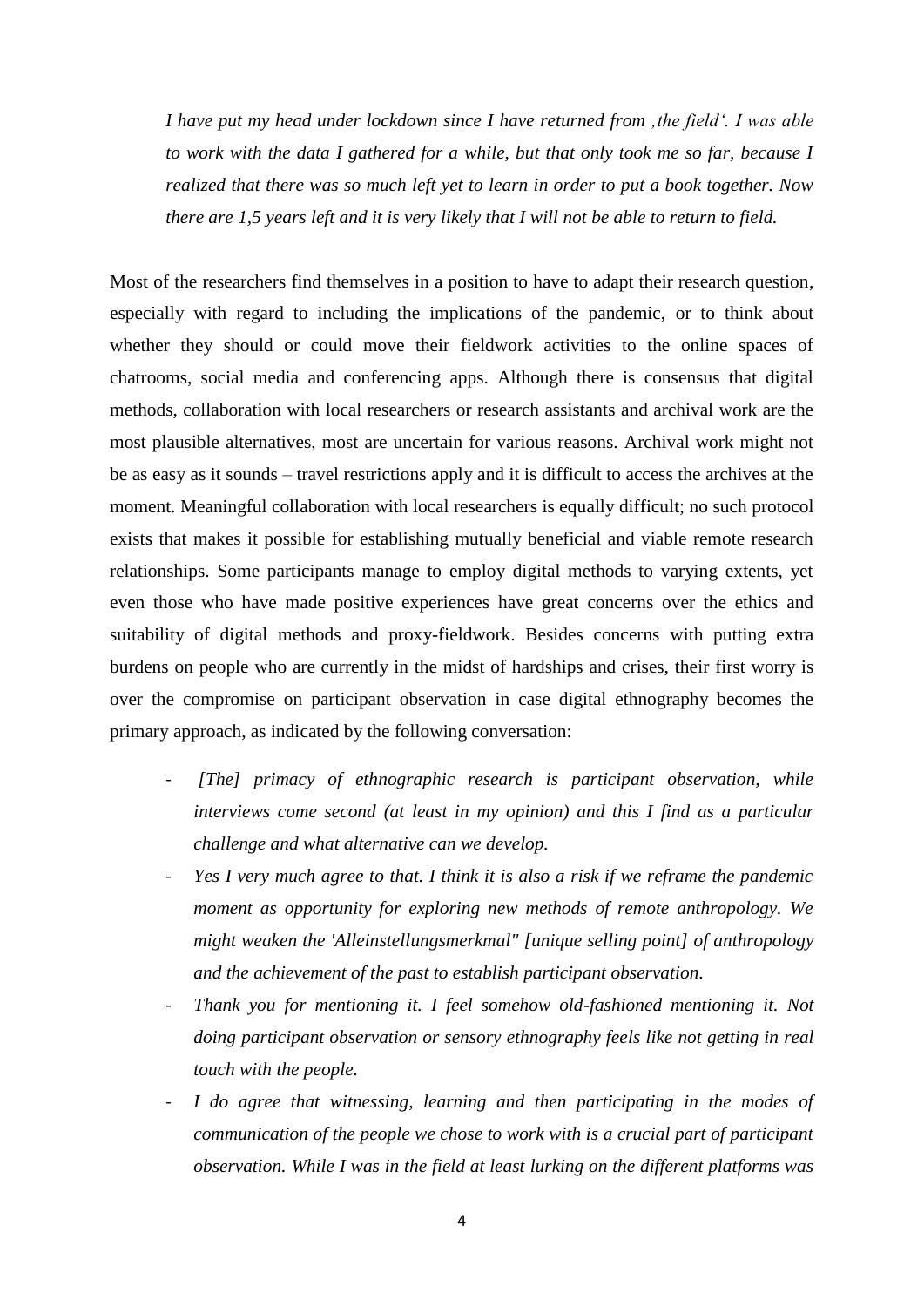*an enriching experience, and it was also necessary to get information. [A part of it should be fine, but] to go full-on digital would be very weird for me.*

- *How can we establish trust without spending a long time "hanging out" with our participants? How can we establish meaningful relationships without being able to meet face to face? How can we convince people we've never met before that we are able to treat their stories with care and abide to what we wrote in our informed consent forms?*

Apart from the uncertainty over the relevance, the suitable extent and the ethics of digital methods, and the ethics of doing fieldwork in the wake of the pandemic more generally, the participants pointed out broader problems of digitalisation that do not necessarily affect anthropology alone. These include censorship, surveillance and the corporatisation of social media data:

*I am still worrying a lot about the companies that provide the tools (Google/Facebook/WhatsApp a.s.o.) and the moral implications [of using them for our research]. Data security is not only in OUR power unfortunately.* 

*I totally agree. Those platforms try to force users to disclose their identities and, as we all know, are among the favourite place for secret services. We might not even realise that we put ourselves and others in danger since we're so used to those "social" media spaces and them feeding us the views/content we like.*

*I am really not very fond of social media, even in my personal life. And the thought of having to transform my project into a digital ethnography via social media makes me anxious.*

Secondly, there is much uncertainty over the professional implications of switching to conducting research at a distance or changing their field sites to places closer to home. Participants are worried about whether they might be disadvantageously considered a "specialty cohort", should physical fieldwork become possible again, and whether their anthropological work and expertise will be evaluated negatively as a result: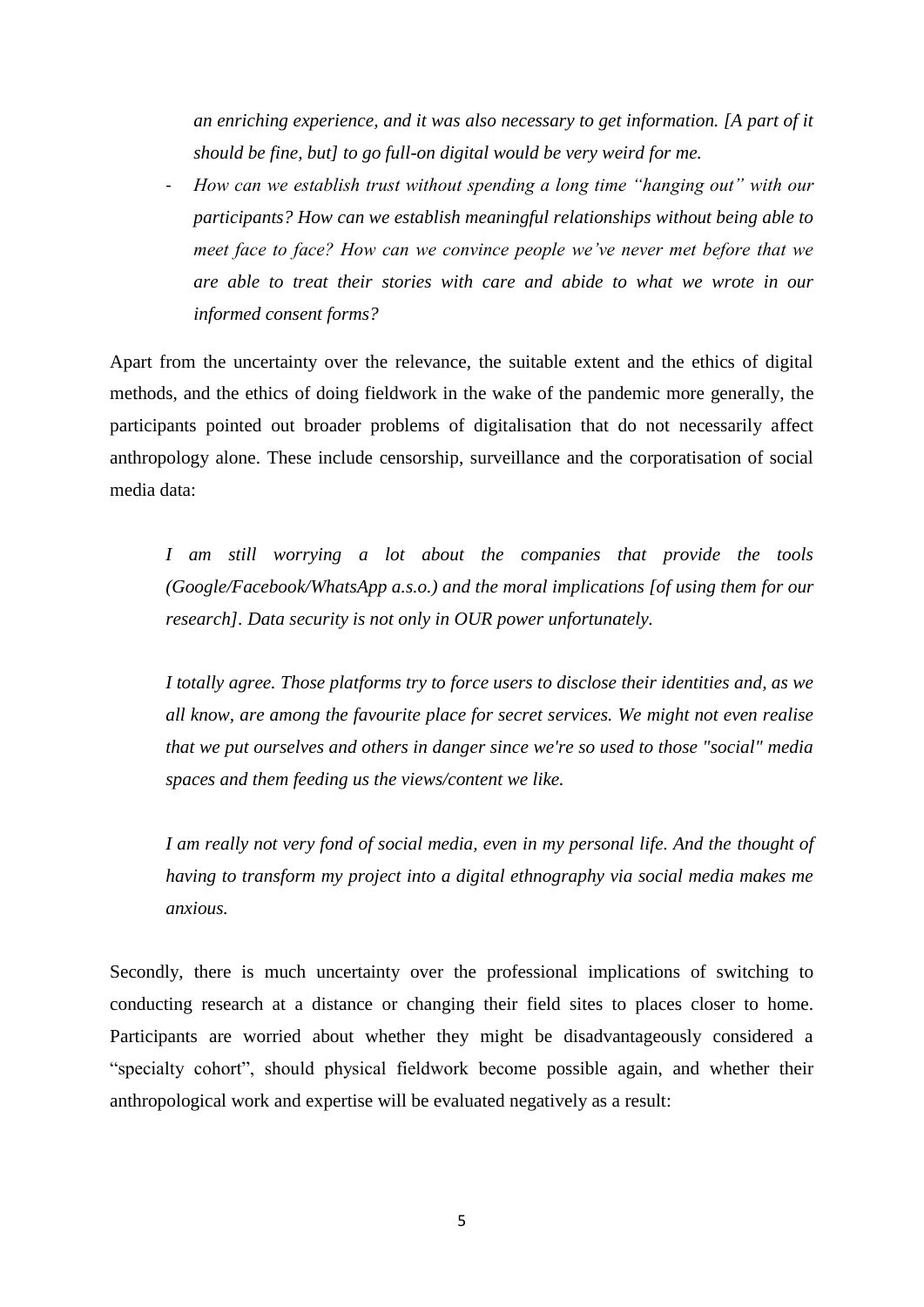*If we cannot have a more in-depth understanding with the informants and cannot understand the social environmental impact of them, how should the value and contribution of our research be measured?*

*If most of our fieldwork is conducted via online interviews and we finally are able to write a thesis based on these, will this still be regarded as a valid anthropological research?*

*I am concerned how my research is finally going to be considered. As a virtual ethnography? I am not sure of that yet. I am still hoping to access material archives and to relate with my interlocutors.*

Thirdly, there is a palpable feeling that overenthusiastic talk of creativity and flexibility or turning the pandemic into opportunities without proper support, training and infrastructure might contribute to existing inequalities between early-career and established anthropologists:

*Inequalities structure the possibilities for researchers at the moment, with some having more time than others, fewer worries than others, better internet connections, more quiet work spaces etc. […T]his is the moment to point out these inequalities and make them visible.*

Apart from the fact that "not everyone wants or can adjust their topic and methods", some participants are concerned that the demand for "being creative" or "going digital" overnight further burdens them with the responsibility of bracing themselves out of the situation while exempting the academic system from having to introduce meaningful institutional measures and support:

*The emphasis on coming up with 'creative methods' puts all the responsibility on us as PhD researchers to figure out how to proceed - I am getting lots of faith (great!) and very little guidance (bad!) from my supervisors, who, in the end, are probably also going to benefit from our "stigma turned into charisma".*

*When we are "creative" and "flexible" in our work, it is difficult to balance this with being responsible to society and do good work.*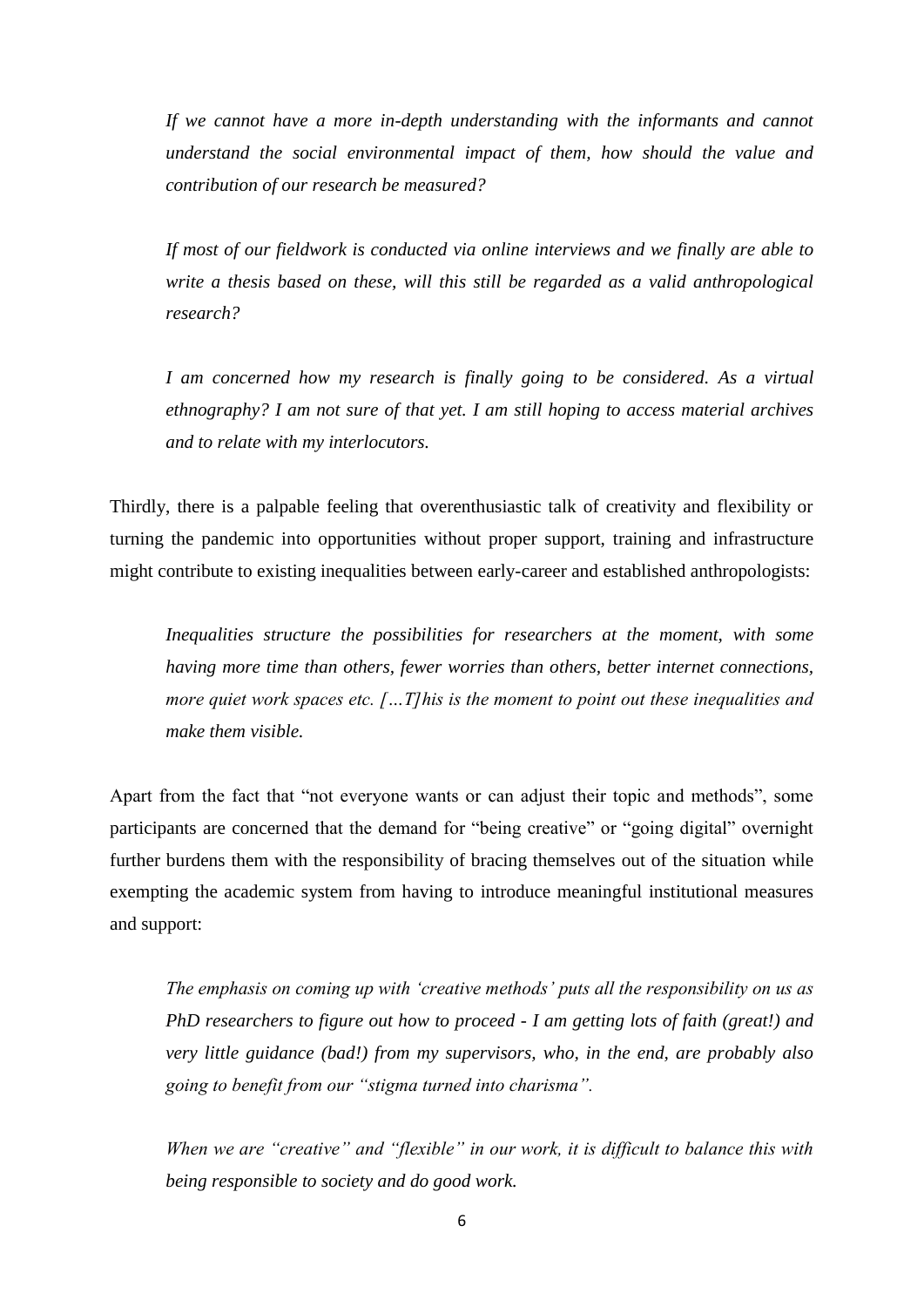*In the end, nobody cares about your project and you are left fending for yourself.*

#### **Bureaucratic Uncertainty**

Bureaucratic inflexibility, failure to respond to the changing conditions of fieldwork and lack of communication by universities, funders and other relevant institutions add to the already heightened sense of uncertainty. First, while a small number of institutions are willing to extend the contract for the researchers whose fieldwork is disrupted by 3 to 6 months, the paperwork for the extension application can be substantial and time costing. For most participants, any extension remains a far-fetched possibility:

*"Becas Chile", from the National Research and Development Agency, will not make extensions "outside the official bases" so there will be no extraordinary extensions for Chilean PhD students. In fact, they cancelled the call of the next period for all international students.*

*I have a position within a BMBF funded project, prolongation with more funding seems to be basically impossible.* 

*My position is funded by EU, Marie Curie Actions. The EU does not seem to have plans to give an extension.*

*Doing a PhD in the highly neo-liberal environment of a British university (without social security) makes me wonder every month if they will continue paying my stipend without me being able to do 'proper research'.*

*Because of interruption of fieldwork I will need more time for finishing PhD, but I believe there are no extensions (my contract [in a DFG funded project]) runs out end of 2021); further I don't know when and if research can be continued.*

In addition, institutional procedures for granting field research permits or ethical approval of the fieldwork hardly take into account the changed conditions of fieldwork and the challenges faced by early-career anthropologists. One participant mentioned that her university does not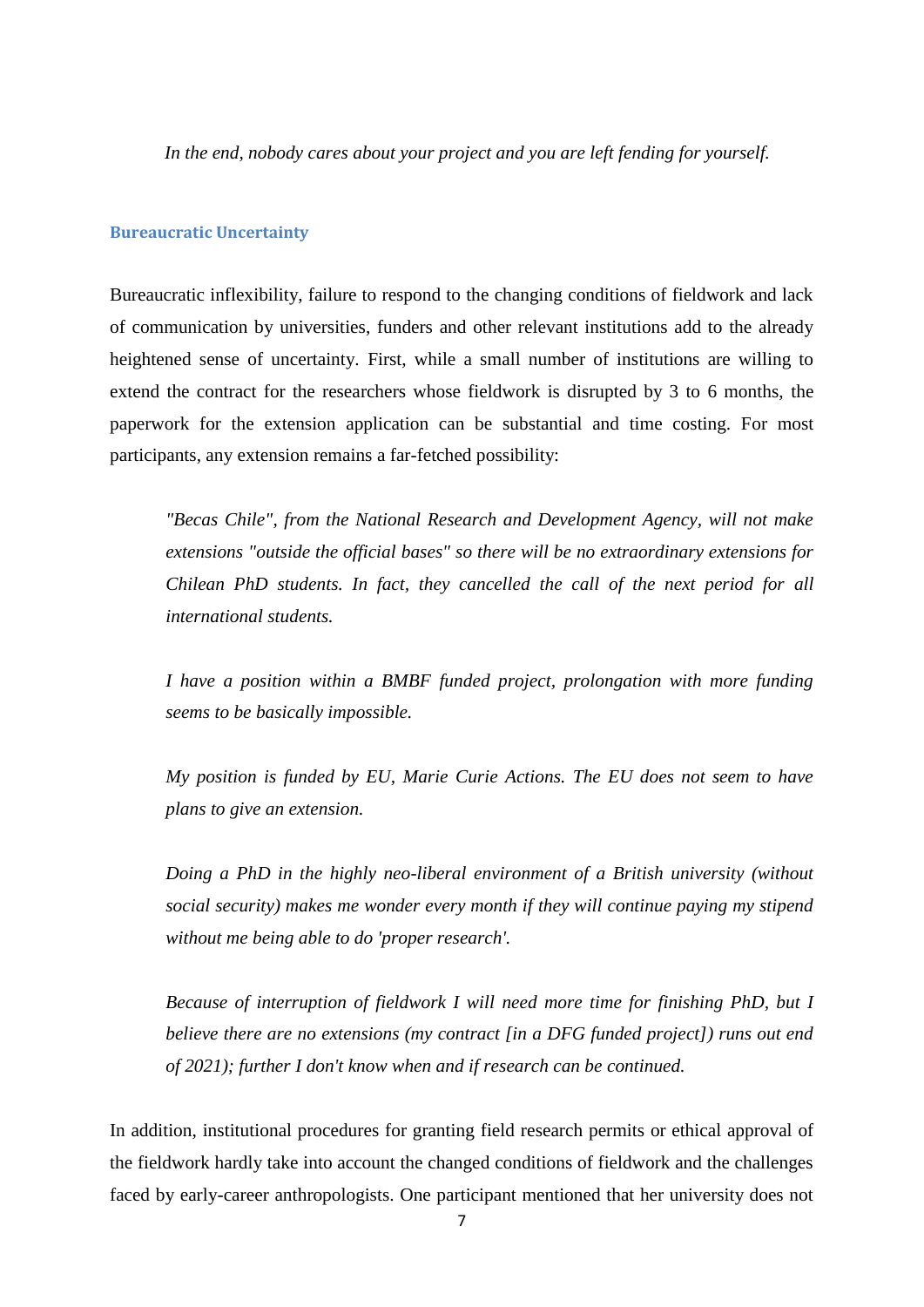recognise digital methods for anthropology while refusing to approve any fieldwork (at the same time with expecting the researchers to finish their degree on time). Writing the application for ethics approval can be a major burden – one participant mentioned having to submit about 150 pages of text for the purpose. Other participants are experiencing similar kinds of limbo:

*Travel to my research site is in theory possible again but it depends on whether I can get a travel permit, which now has to be issued by the faculty instead of my supervisor.*

*[The problems I am facing are] expectations to finish the PhD in the initial timeframe (3-4 years) and not getting extensions while simultaneously being confronted with new policies that make fieldwork impossible or lead to considerable delays.* 

*In my university/department, while there is a willingness to acknowledge the difficulties ethnographers face, there is a tendency a) to stress fieldwork is always unexpected (hence, not acknowledging the pandemic fully) b) individualise the issues and their solutions (e.g. contract extensions) [...]. Also: Most of us do not know yet how long/much we need to extend, this is something not thought of enough yet by funding bodies/university guidelines (3+3 months might be not enough).*

#### **Immigration Issues**

Quite a few of the researchers are working for institutions based in countries in which they are foreigners, a position that becomes particularly precarious during the pandemic. Immigration issues such as visa and residence tend to conflate with familial and existential issues of living in separation from ones' family in a place without one's usual network of support, causing some dire financial needs. Many are unable to return home or enter the country of work because of border closure and flight suspension; others have no idea what happens when their visa expires and the PhD is not yet finished. These generate a further layer of uncertainty that can become overwhelming, especially for non-European researchers, as indicated by the statements of three participants below whose institutions are, respectively, in the UK, Germany and the US: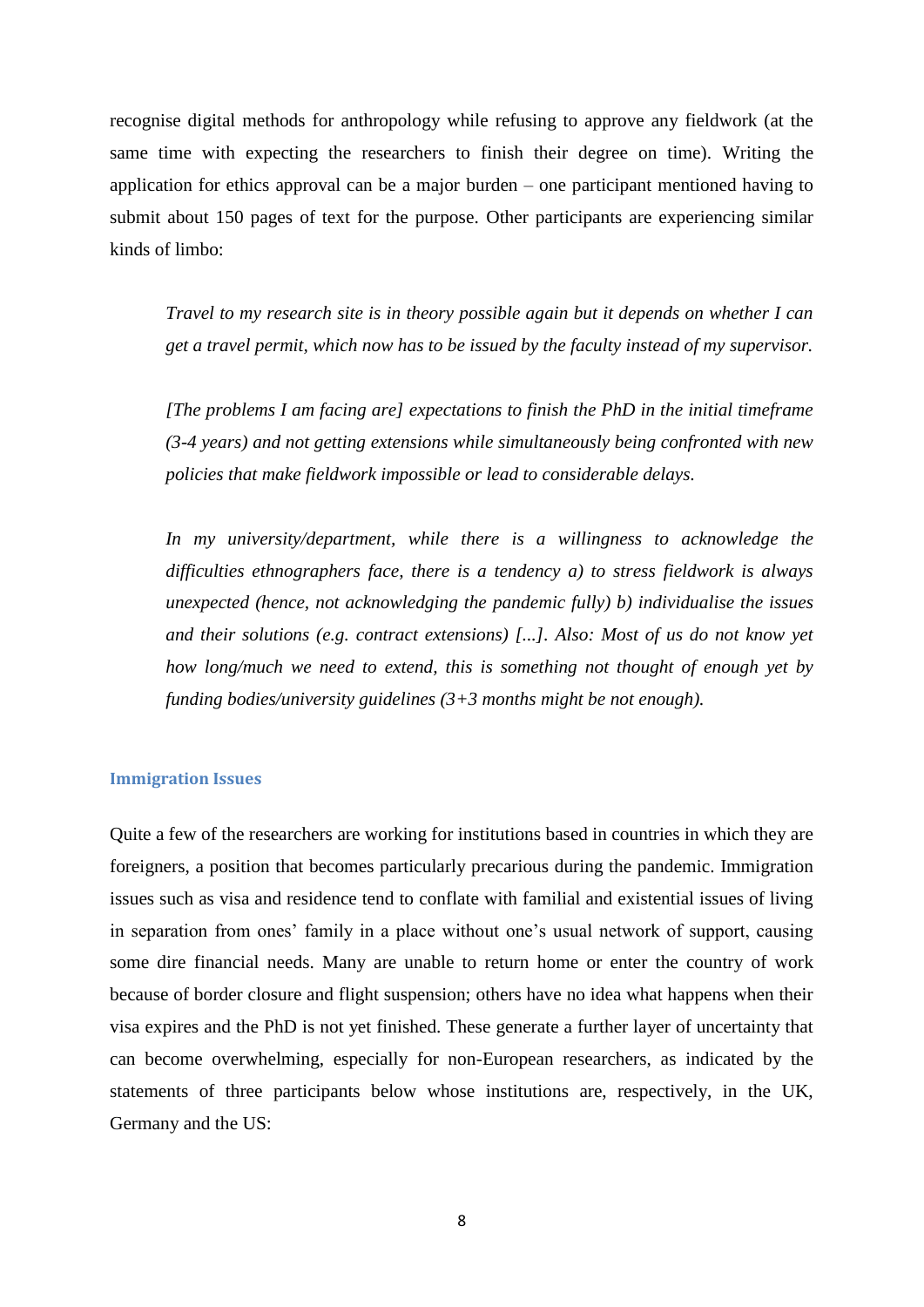*My most urgent structural issue now is how to deal with Home Office and care functions like home schooling and people at risk in my family including myself. I am in a liminal phase between PhD and postdoc [phases] and need more time to finish my [post-doc] application than I thought I would need.*

*It is important to raise the point of non-European researchers. The bureaucratic issues such as visa expiry, the problem of extension of visa, embassy issues, housing and Anmeldung [registration] issues simply adds to the stress. Moreover, because of lack of funding, the stress of having to manage and save the little money you have can be overwhelming on a daily basis.* 

*My research funds have been frozen and officially I am not allowed to travel — though I had funding to come to Taiwan, I had to go on my own terms and own insurance now my visa is running out and I might have to return to Germany, where I am not allowed to work, or I lose my PhD position in the US.*

#### **Emotional Challenges**

Given the multilayer of uncertainty and the disorientation induced by their disrupted timeline, it is no wonder that many of the researchers come under great emotional strain and anxiety that heighten the existing emotional challenges of the academic working culture. It does not help that the university as a safe space of professional exchange and sociality is closed off. Continued pressure to perform, to finish and to meet deadlines at the moment seems to be expecting the impossible, especially for those with caring duties. The discussion and the blog contributions of the participants highlight further issues that take a toll on their emotional and personal life, not infrequently with implications for their mental health. Many are exposed to intensified suffering of research participants and the feeling of not being able to help them with matters of death, illness and trauma is common. Others are juggling between the demands of doing a PhD project in a radically changed environment and those of switching to teaching online. Above all, the increased blurring of the boundaries between work and home life is proving to be detrimental for the emotional and personal life of many: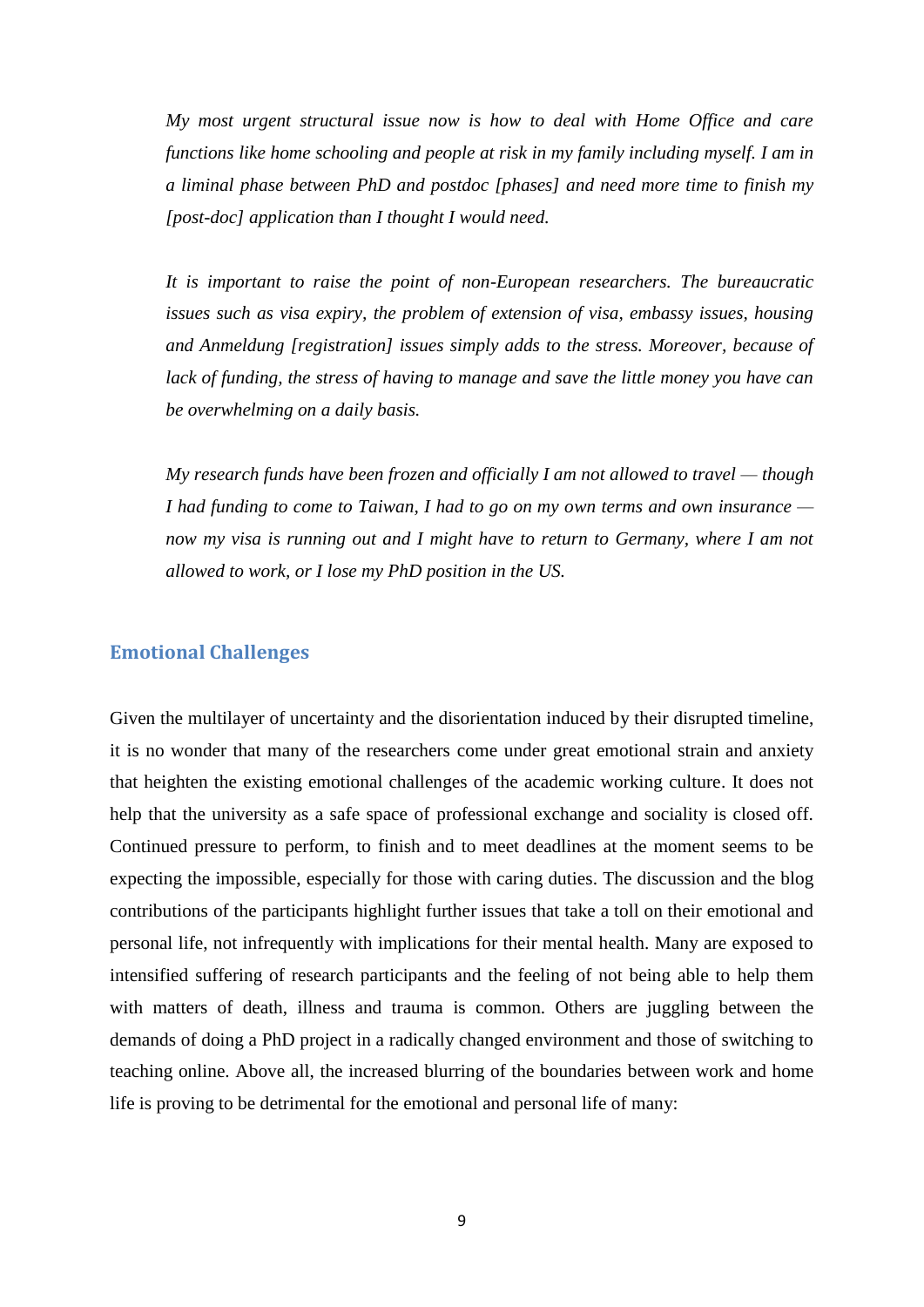*When and where does my field(work) begin and end? Through the usage of technology and the ways in which it has so intricately entwined itself in corners of my private online persona, it is difficult to distance myself (ever) really from the field and work. ……. Additionally, I work part-time at a university, I manage Master's Program and teach, my students and all professors in the program are all going through their own stress and process which has creates (a lot) more work for me, and this eats away at the time I do have for my PhD.* 

Meanwhile, early-career anthropologists belong to various age groups and their personal and their familial circumstances are diverse. Many are caring for family members, providing financial support for family in crisis, or raising small children. Others have their own special needs. Some have family members who are at risk, or they themselves are at risk and need care. During the pandemic, the conflict between work and family life seems at times insurmountable, as indicated by a researcher with an at-risk family member:

*I would like to point towards (1) child care/doing fieldwork with children and (2) people considered at high risk and/or with disabilities. These problems are on my mind very much. The dilemma I face is that if I carry on doing fieldwork, I would be irresponsible to my at-risk family members, which makes fieldwork entirely unfeasible at the moment. I even think about stopping the PhD because of this.*

It is worth pointing out that while personal circumstances vary, these emotional and personal challenges often arise from a combination of structural conditions of anthropological work with the lack of care, support and understanding from the institutions that employ them. During the pandemic, they become more acute because of the fragile social infrastructure that is on the verge of being shut down any moment. Coupled with the economic impacts of the pandemic, these issues could exact even more lasting emotional costs for early-career anthropologists who finance their study/research through self-employment or non-academic sources of funding.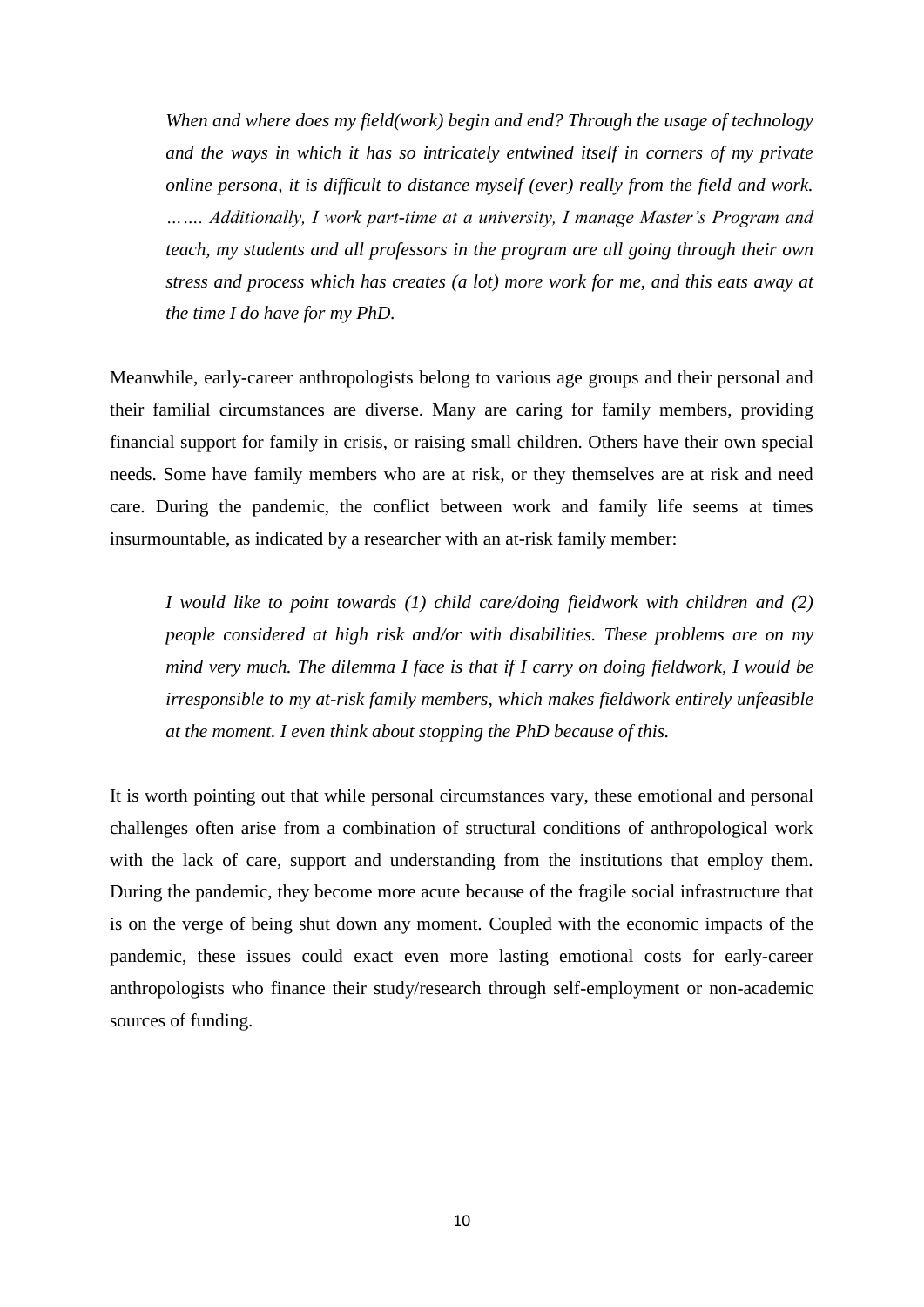# **The Way Forward: Recommendations for Research Institutions, Universities and Policy Makers**

On the basis of the discussion above, we are urging relevant bodies and institutions to take notice of the enormous challenges confronting anthropologists and other social scientists whose work is based on intensive fieldwork, especially for early-career researchers. While the pandemic poses acute problems, many of them indeed have to do with longer-running structural conditions of precarious academic work and the lack of flexibility, understanding and care on the side of the institutions that regulate the different facets of their work. Earlycareer anthropologists are urged to be creative and to take the pandemic as an opportunity for their research and professional development. They could only do so if appropriate structural conditions are in place. Following are our recommendations for institutional measures that will go some way towards making it possible:

- **1. Legitimise archival and digital methods while at the same time recognising that they have limits and are not always applicable.**
- **2. Recognise the disruption of the PhD timeline as force majeure for the current cohort of PhD and post-doc researchers in future recruitment and evaluation.**
- **3. Recognise, foster and provide institutional support for peer support groups and informal exchange networks among early-career researchers.**
- **4. Make psychological counselling more readily available and accessible at the same time with sensitising supervisors/employers to potential psychological issues of their staff members/PhD students.**
- **5. Reduce bureaucratic uncertainty through installing clear procedures for communication, feedback and responses on matters of contracting and extension.**
- **6. Adjust funding structures to take into account the uncertainties of anthropological fieldwork in general and during the pandemic, especially through measures for** 
	- $\triangleright$  meaningful inclusion of local co-researchers and research assistants with proper remuneration and facilitating co-authorship arrangements;
	- $\triangleright$  flexible fieldwork fund that allows for non-bureaucratic inclusion of budget items such as paying local assistants, paying for additional technical equipment, or purchasing mobile data for interlocutors;